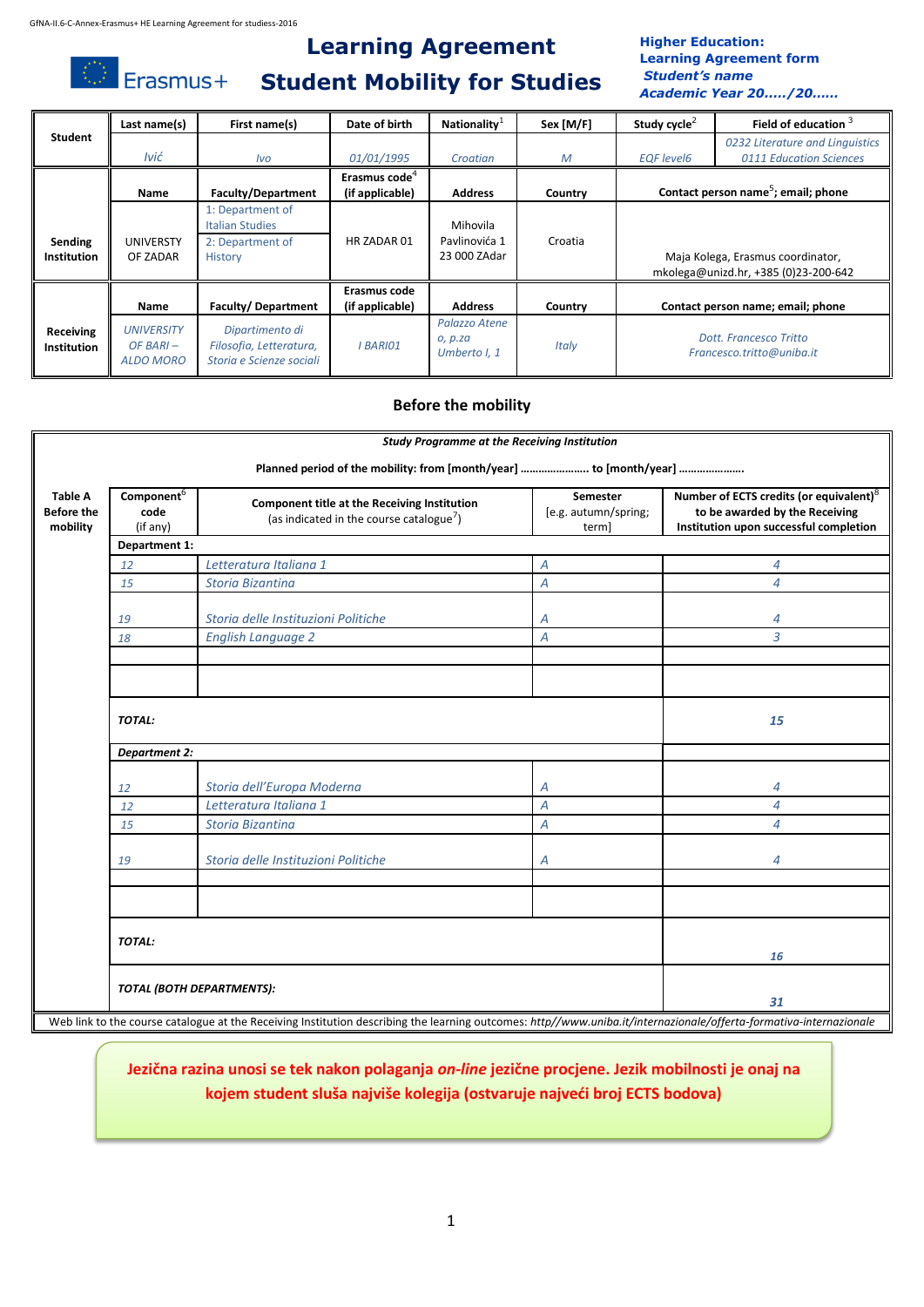

☐ ☐

|  |  |  | The level of language competence <sup>9</sup> in English [ <i>indicate here the main language of instruction</i> ] that the student already has or agrees to acquire by the start of the |
|--|--|--|------------------------------------------------------------------------------------------------------------------------------------------------------------------------------------------|
|  |  |  |                                                                                                                                                                                          |

|                                                 | Recognition at the Sending Institution                                                                                                                                                                      |                                                                                      |                                          |                                                                                          |  |  |  |
|-------------------------------------------------|-------------------------------------------------------------------------------------------------------------------------------------------------------------------------------------------------------------|--------------------------------------------------------------------------------------|------------------------------------------|------------------------------------------------------------------------------------------|--|--|--|
| <b>Table B</b><br><b>Before the</b><br>mobility | Component<br>code<br>(if any)                                                                                                                                                                               | Component title at the Sending Institution<br>(as indicated in the course catalogue) | Semester<br>[e.g. autumn/spring;<br>term | Number of ECTS credits (or equivalent)<br>to be recognised by the Sending<br>Institution |  |  |  |
|                                                 | <b>DEPARTMENT 1:</b>                                                                                                                                                                                        |                                                                                      |                                          |                                                                                          |  |  |  |
|                                                 | ITA23                                                                                                                                                                                                       | Pjesničke škole velikani srednjovjekovne talijanske<br>književnosti                  | А                                        | 5                                                                                        |  |  |  |
|                                                 | <b>ITA 45</b>                                                                                                                                                                                               | Fonologija suvremenog talijanskog jezika                                             | Α                                        | 3                                                                                        |  |  |  |
|                                                 | ITA66                                                                                                                                                                                                       | Talijanski jezik 1                                                                   | Α                                        | 3                                                                                        |  |  |  |
|                                                 | ITA24                                                                                                                                                                                                       | Hrvatska književnost                                                                 | А                                        | 4                                                                                        |  |  |  |
|                                                 |                                                                                                                                                                                                             |                                                                                      |                                          |                                                                                          |  |  |  |
|                                                 | <b>TOTAL:</b>                                                                                                                                                                                               |                                                                                      |                                          | 15                                                                                       |  |  |  |
|                                                 | <b>DEPARTMENT 2:</b>                                                                                                                                                                                        |                                                                                      |                                          |                                                                                          |  |  |  |
|                                                 |                                                                                                                                                                                                             | Uvod u znanost povijesti                                                             | Α                                        | 5                                                                                        |  |  |  |
|                                                 |                                                                                                                                                                                                             | Primitivna društva I rane civilizacije                                               | А                                        | 4                                                                                        |  |  |  |
|                                                 |                                                                                                                                                                                                             | Povijest Grčke                                                                       | А                                        | 3                                                                                        |  |  |  |
|                                                 |                                                                                                                                                                                                             | Strani jezik 1                                                                       | Α                                        | 3                                                                                        |  |  |  |
|                                                 |                                                                                                                                                                                                             |                                                                                      |                                          |                                                                                          |  |  |  |
|                                                 |                                                                                                                                                                                                             |                                                                                      |                                          |                                                                                          |  |  |  |
|                                                 | <b>TOTAL:</b>                                                                                                                                                                                               |                                                                                      |                                          | 15                                                                                       |  |  |  |
|                                                 | 30<br>TOTAL (BOTH DEPARTMENTS):                                                                                                                                                                             |                                                                                      |                                          |                                                                                          |  |  |  |
|                                                 | Provisions applying if the student does not complete successfully some educational components:<br>http://www.unizd.hr/Onama/Propisiidokumenti/tabid/59/language/hr-HR/Default.aspx (Pravilnik o mobilnosti) |                                                                                      |                                          |                                                                                          |  |  |  |

#### *Commitment*

By signing this document, the student, the Sending Institution and the Receiving Institution confirm that they approve the Learning Agreement and that they will comply with all the arrangements agreed by all parties. Sending and Receiving Institutions undertake to apply all the principles of the Erasmus Charter for Higher Education relating to mobility for studies (or the principles agreed in the Inter-Institutional Agreement for institutions located in Partner Countries). The Beneficiary Institution and the student should also commit to what is set out in the Erasmus+ grant agreement. The Receiving Institution confirms that the educational components listed in Table A are in line with its course catalogue and should be available to the student. The Sending Institution commits to recognise all the credits or equivalent units gained at the Receiving Institution for the successfully completed educational components and to count them towards the student's degree as described in Table B. Any exceptions to this rule are documented in an annex of this Learning Agreement and agreed by all parties. The student and the Receiving Institution will communicate to the Sending Institution any problems or changes regarding the study programme, responsible persons and/or study period.

| Commitment                                                                | Name                 | <b>Email</b>             | <b>Position</b>           | Date       | Signature       |
|---------------------------------------------------------------------------|----------------------|--------------------------|---------------------------|------------|-----------------|
| Student                                                                   | Ivo Ivić             | iiviccc@student-unizd.hr | <b>Student</b>            | 12/06/2016 | Ivic            |
| Responsible person <sup>10</sup> at<br>the Sending Institution<br>Dept. 1 | <b>Hrvoje Horvat</b> | hhhorvat@unizd.hr        | Head of the<br>Department | 15/06/2016 | H Horvat        |
| Responsible person <sup>11</sup> at<br>the Sending Institution<br>Dept. 2 | Ana Anić             | aaanic@unizd.hr          | Head of the<br>Department | 15/06/2016 | Aragenic        |
| Responsible person at the<br>Receiving Institution <sup>12</sup>          | Niccolo Niccoli      | nniccolo@uniba.it        | Coordinator               | 16/06/2016 | Niccolo Niccoli |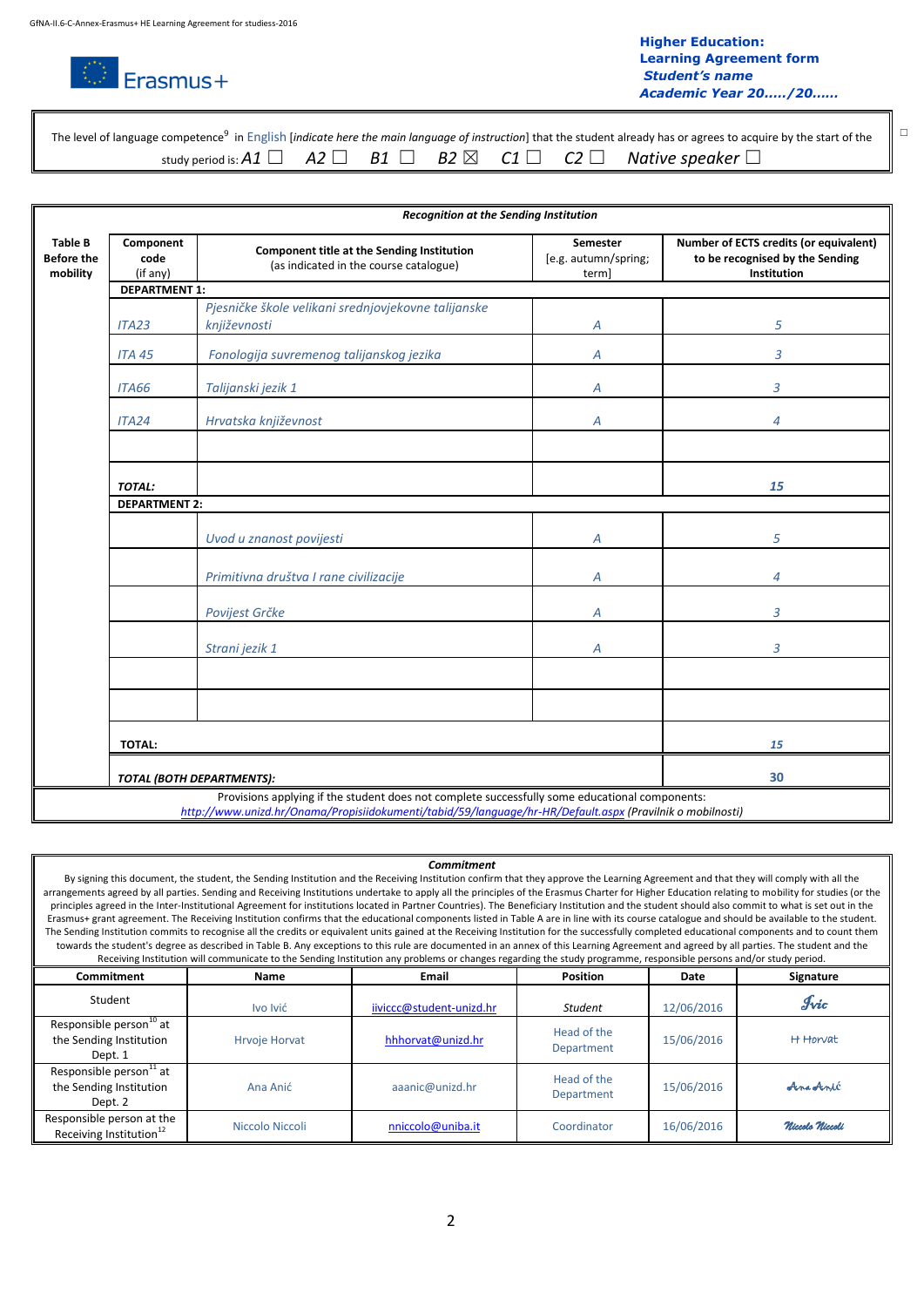

# **During the Mobility**

|                                    | <b>Exceptional changes to Table A</b><br>(to be approved by e-mail or signature by the student, the responsible person in the Sending Institution and the responsible person in the Receiving Institution) |                                                                                                  |                                              |                                            |                                 |                                                     |
|------------------------------------|------------------------------------------------------------------------------------------------------------------------------------------------------------------------------------------------------------|--------------------------------------------------------------------------------------------------|----------------------------------------------|--------------------------------------------|---------------------------------|-----------------------------------------------------|
| Table A2<br>During the<br>mobility | Component<br>code<br>(if any)                                                                                                                                                                              | <b>Component title at the Receiving</b><br>Institution<br>(as indicated in the course catalogue) | Deleted<br>component<br>[tick if applicable] | Added<br>component<br>[tick if applicable] | Reason for change <sup>13</sup> | Number of<br><b>ECTS</b> credits<br>(or equivalent) |
|                                    | 22                                                                                                                                                                                                         | Storia Bizantina                                                                                 | ⊠                                            |                                            |                                 |                                                     |
|                                    | 24                                                                                                                                                                                                         | Storia di Roma Antica                                                                            |                                              | ⊠                                          |                                 |                                                     |
|                                    |                                                                                                                                                                                                            |                                                                                                  |                                              |                                            |                                 |                                                     |
|                                    |                                                                                                                                                                                                            |                                                                                                  |                                              |                                            |                                 |                                                     |

|                                    | Exceptional changes to Table B (if applicable)<br>(to be approved by e-mail or signature by the student and the responsible person in the Sending Institution) |                                                                                      |                                                     |                                            |                                        |  |  |
|------------------------------------|----------------------------------------------------------------------------------------------------------------------------------------------------------------|--------------------------------------------------------------------------------------|-----------------------------------------------------|--------------------------------------------|----------------------------------------|--|--|
| Table B2<br>During the<br>mobility | Component<br>code<br>(if any)                                                                                                                                  | Component title at the Sending Institution<br>(as indicated in the course catalogue) | <b>Deleted</b><br>component<br>[tick if applicable] | Added<br>component<br>[tick if applicable] | Number of ECTS credits (or equivalent) |  |  |
|                                    |                                                                                                                                                                |                                                                                      | □                                                   | п                                          |                                        |  |  |
|                                    |                                                                                                                                                                |                                                                                      | □                                                   |                                            |                                        |  |  |
|                                    |                                                                                                                                                                |                                                                                      | П                                                   |                                            |                                        |  |  |
|                                    |                                                                                                                                                                |                                                                                      | П                                                   |                                            |                                        |  |  |

**Izmjene je potrebno poslati na potpis samo Odjelu na koji se odnose. Skenirani potpisi su prihvatljivi.**

**"After the mobility" dio koji se sastoji od prijepisa ocjena i potvrde ostvarenih datuma mobilnosti popunjava i ovjerava inozemni koordinator kojem se student mora javiti prije odlaska. Student je dužan pobrinuti se da se upišu stvarni datumi mobilnosti te poštivati datume iz ugovora o financiranju.** 

| <b>After the Mobility</b>               |                                                                                     |                                                                                        |                                                                         |                                                     |                                                                  |  |  |
|-----------------------------------------|-------------------------------------------------------------------------------------|----------------------------------------------------------------------------------------|-------------------------------------------------------------------------|-----------------------------------------------------|------------------------------------------------------------------|--|--|
|                                         |                                                                                     | <b>Transcript of Records at the Receiving Institution</b>                              |                                                                         |                                                     |                                                                  |  |  |
|                                         | Start and end dates of the study period: from [day/month/year]  to [day/month/year] |                                                                                        |                                                                         |                                                     |                                                                  |  |  |
| <b>Table C</b><br>After the<br>mobility | Component<br>code<br>(if any)                                                       | Component title at the Receiving Institution<br>(as indicated in the course catalogue) | Was the component<br>successfully completed<br>by the student? [Yes/No] | <b>Number of ECTS</b><br>credits<br>(or equivalent) | <b>Grades received</b><br>at the Receiving<br><b>Institution</b> |  |  |
|                                         |                                                                                     |                                                                                        |                                                                         |                                                     |                                                                  |  |  |
|                                         |                                                                                     |                                                                                        |                                                                         |                                                     |                                                                  |  |  |
|                                         |                                                                                     |                                                                                        |                                                                         |                                                     |                                                                  |  |  |
|                                         |                                                                                     |                                                                                        |                                                                         |                                                     |                                                                  |  |  |
|                                         |                                                                                     |                                                                                        |                                                                         |                                                     |                                                                  |  |  |
|                                         |                                                                                     |                                                                                        |                                                                         |                                                     |                                                                  |  |  |
|                                         |                                                                                     |                                                                                        |                                                                         |                                                     |                                                                  |  |  |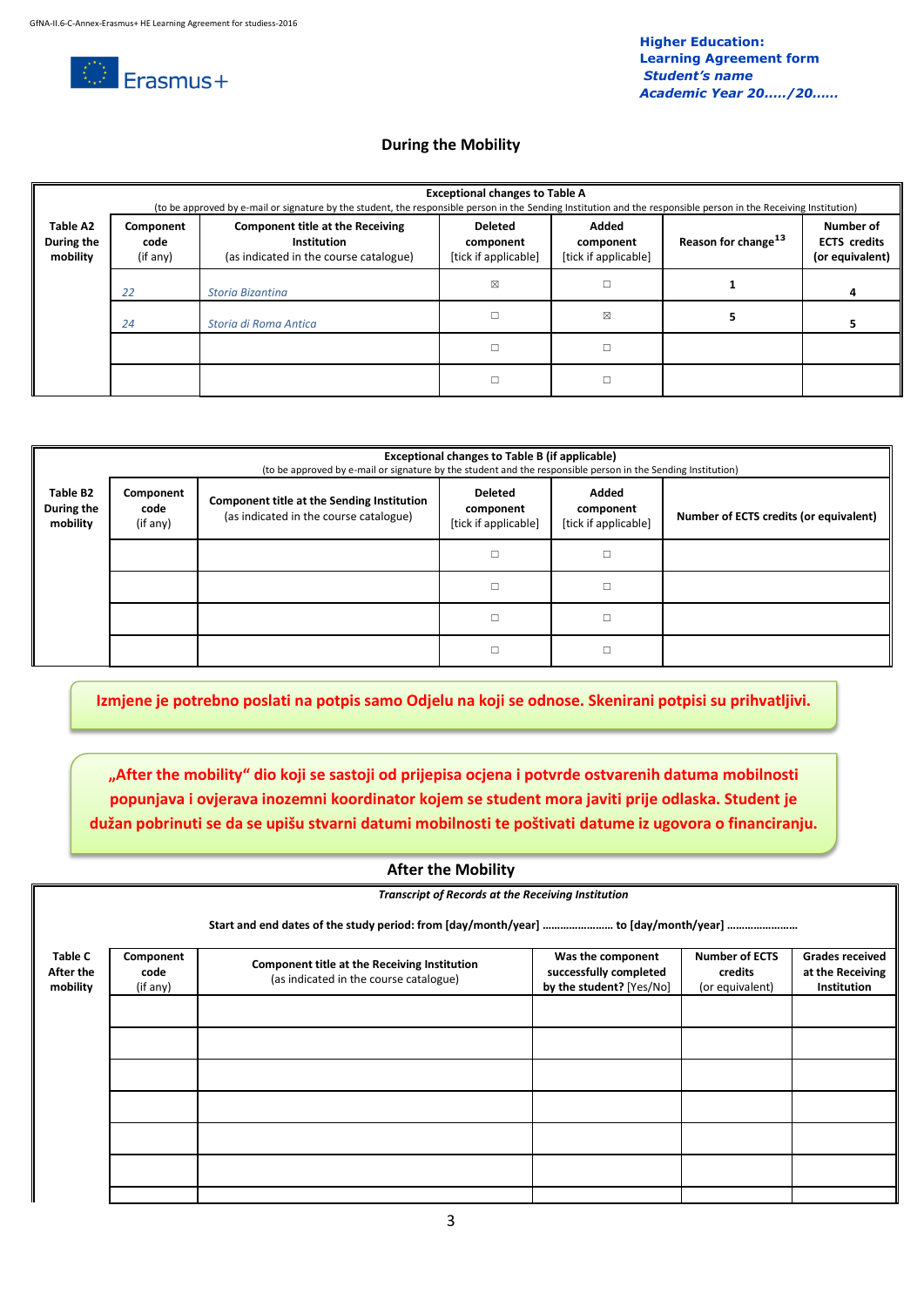# **Higher Education: Learning Agreement form** *Student's name*

 $\mathbb{D}$  Erasmus+ *Academic Year 20..…/20……* **Total: Total:**

|                                         | Transcript of Records and Recognition at the Sending Institution |                                                                                                    |                                                                |                                                                           |  |  |  |
|-----------------------------------------|------------------------------------------------------------------|----------------------------------------------------------------------------------------------------|----------------------------------------------------------------|---------------------------------------------------------------------------|--|--|--|
|                                         |                                                                  |                                                                                                    |                                                                |                                                                           |  |  |  |
| <b>Table D</b><br>After the<br>mobility | Component<br>code<br>(if any)                                    | Title of recognised component at the Sending Institution<br>(as indicated in the course catalogue) | <b>Number of ECTS credits</b><br>(or equivalent)<br>recognised | Grades registered at the<br><b>Sending Institution</b><br>(if applicable) |  |  |  |
|                                         |                                                                  |                                                                                                    |                                                                |                                                                           |  |  |  |
|                                         |                                                                  |                                                                                                    |                                                                |                                                                           |  |  |  |
|                                         |                                                                  |                                                                                                    |                                                                |                                                                           |  |  |  |
|                                         |                                                                  |                                                                                                    |                                                                |                                                                           |  |  |  |
|                                         |                                                                  |                                                                                                    |                                                                |                                                                           |  |  |  |
|                                         |                                                                  |                                                                                                    |                                                                |                                                                           |  |  |  |
|                                         |                                                                  |                                                                                                    |                                                                |                                                                           |  |  |  |
|                                         |                                                                  |                                                                                                    | Total:                                                         |                                                                           |  |  |  |

KLASA: 605-01/15-02/\_\_\_\_ URBROJ: 2198-1-79-03/\_\_\_-\_\_\_

 $\overline{a}$ 

4 **Erasmus code**: a unique identifier that every higher education institution that has been awarded with the Erasmus Charter for Higher Education (ECHE) receives. It is only applicable to higher education institutions located in Programme Countries.

<sup>5</sup> Contact person: person who provides a link for administrative information and who, depending on the structure of the higher education institution, may be the departmental coordinator or works at the international relations office or equivalent body within the institution.

<sup>6</sup> An "educational component" is a self-contained and formal structured learning experience that features learning outcomes, credits and forms of assessment. Examples of educational components are: a course, module, seminar, laboratory work, practical work, preparation/research for a thesis, mobility window or free electives.

<sup>1</sup> **Nationality:** country to which the person belongs administratively and that issues the ID card and/or passport.

<sup>2</sup> **Study cycle:** Short cycle (EQF level 5) / Bachelor or equivalent first cycle (EQF level 6) / Master or equivalent second cycle (EQF level 7) / Doctorate or equivalent third cycle (EQF level 8).

<sup>&</sup>lt;sup>3</sup> Field of education: The <u>[ISCED-F 2013 search tool](http://ec.europa.eu/education/tools/isced-f_en.htm)</u> available at [http://ec.europa.eu/education/tools/isced-f\\_en.htm](http://ec.europa.eu/education/tools/isced-f_en.htm) should be used to find the ISCED 2013 detailed field of education and training that is closest to the subject of the degree to be awarded to the student by the Sending Institution.

<sup>7</sup> **Course catalogue**: detailed, user-friendly and up-to-date information on the institution's learning environment that should be available to students before the mobility period and throughout their studies to enable them to make the right choices and use their time most efficiently. The information concerns, for example, the qualifications offered, the learning, teaching and assessment